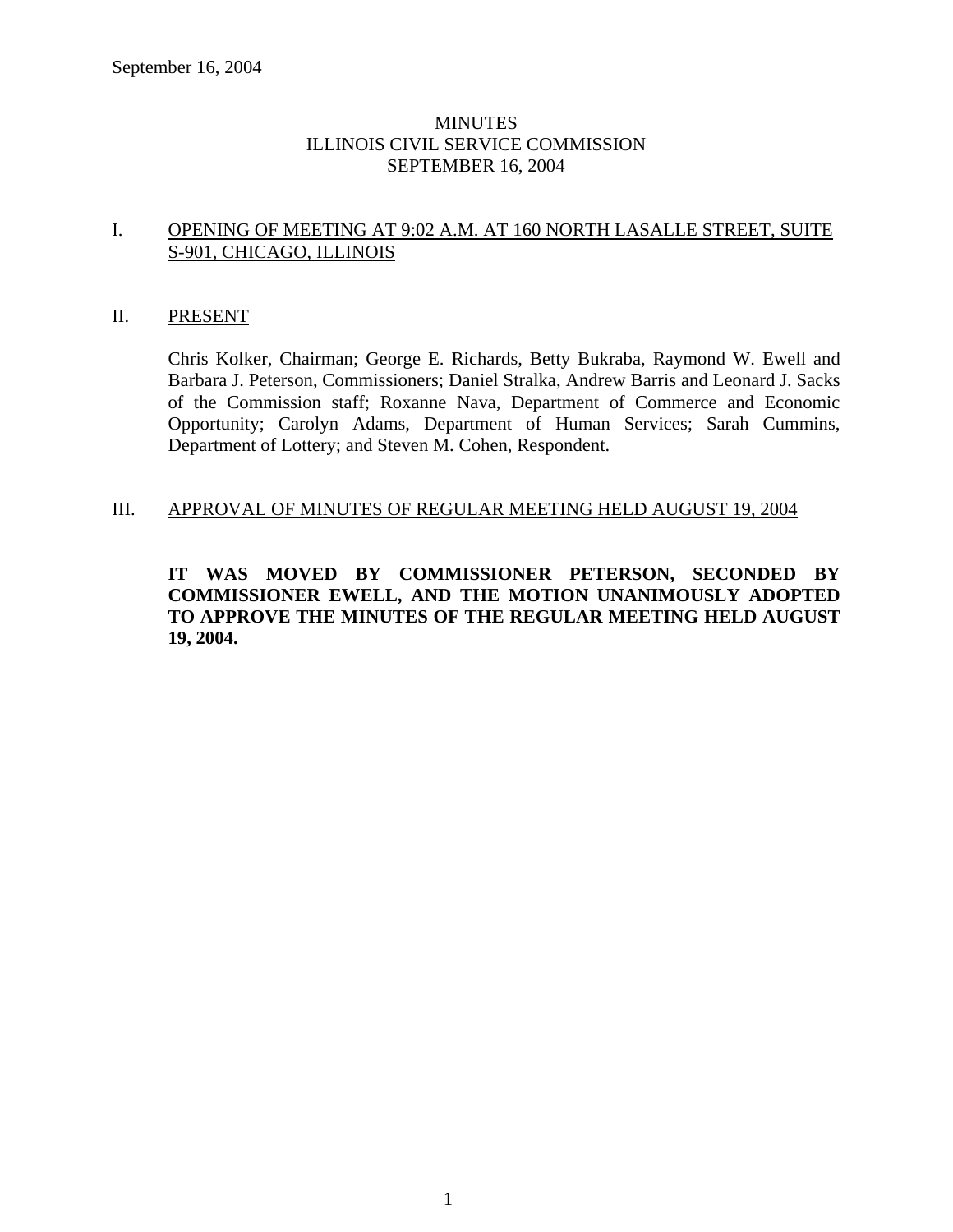#### IV. EXEMPTIONS UNDER SECTION 4d(3) OF THE PERSONNEL CODE

# A. Report on Exempt Positions

| Employees<br>Positions<br><u>Agency</u> | Total | Number of Exempt |
|-----------------------------------------|-------|------------------|
|                                         |       |                  |
|                                         |       |                  |
|                                         |       |                  |
|                                         |       |                  |
|                                         |       |                  |
|                                         |       |                  |
|                                         |       |                  |
|                                         |       |                  |
|                                         |       |                  |
|                                         |       |                  |
|                                         |       |                  |
|                                         |       |                  |
|                                         |       |                  |
|                                         |       |                  |
|                                         |       |                  |
|                                         |       |                  |
|                                         |       |                  |
|                                         |       |                  |
|                                         |       |                  |
|                                         |       |                  |
|                                         |       |                  |
|                                         |       |                  |
|                                         |       |                  |
|                                         |       |                  |
|                                         |       |                  |
|                                         |       |                  |
|                                         |       |                  |
|                                         |       |                  |
|                                         |       |                  |
|                                         |       |                  |
|                                         |       |                  |
|                                         |       |                  |
|                                         |       |                  |
|                                         |       |                  |
|                                         |       |                  |
|                                         |       |                  |
|                                         |       |                  |
|                                         |       |                  |
|                                         |       |                  |
|                                         |       |                  |
|                                         |       |                  |
|                                         |       |                  |
|                                         |       |                  |
|                                         |       |                  |
|                                         |       |                  |
|                                         |       |                  |
|                                         |       |                  |
|                                         |       |                  |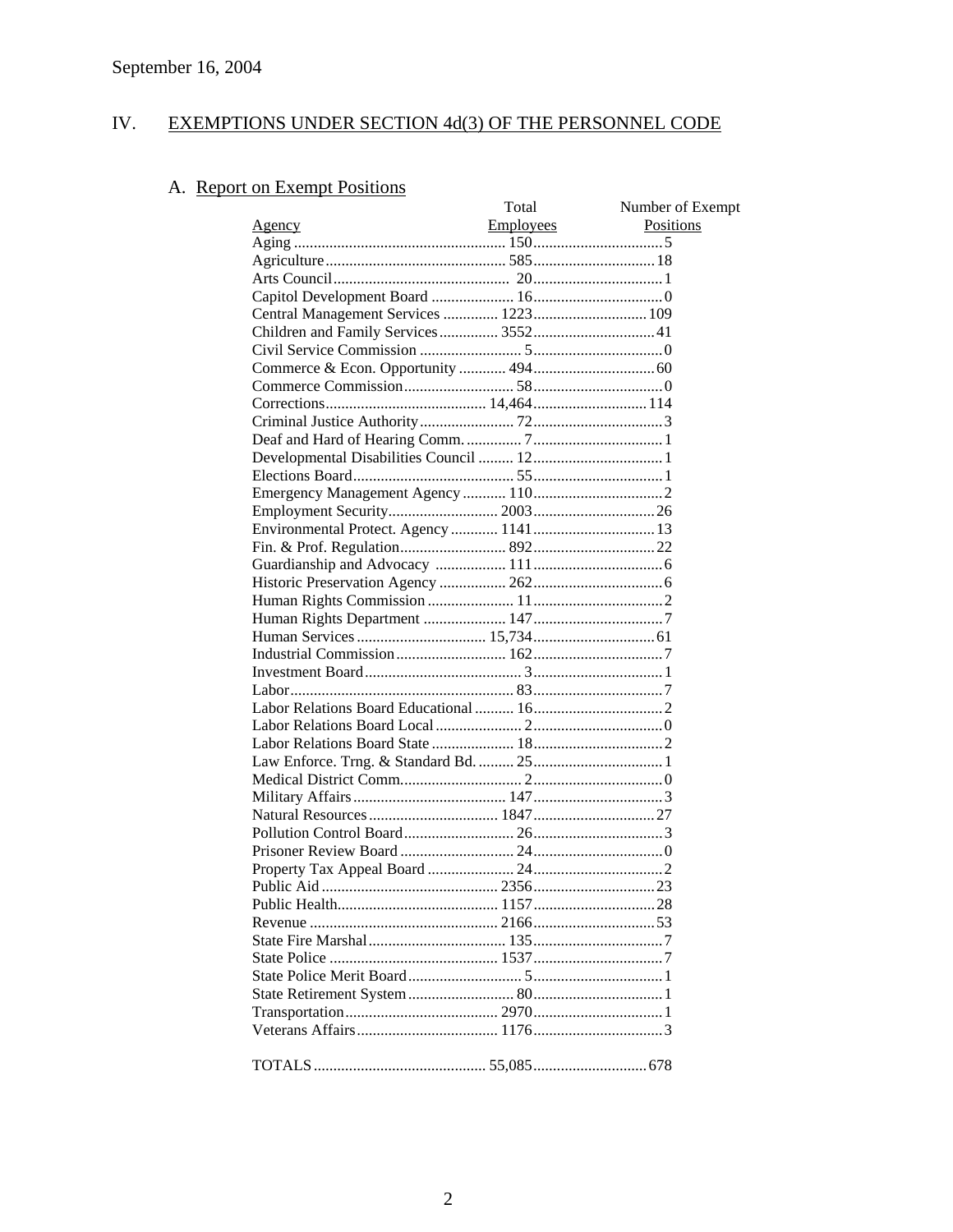#### B. Governing Rule - Jurisdiction B Exemptions

- a) Before a position shall qualify for exemption from Jurisdiction B under Section 4d(3) of the Personnel Code, the position shall be directly responsible to:
	- 1. The Governor, or
	- 2. A departmental director or assistant director appointed by the Governor, or
	- 3. A board or commission appointed by the Governor, or
	- 4. The head of an agency created by Executive Order, or the director or assistant director of an agency carrying out statutory powers, whose offices are created by the Governor subject to legislative veto under Article V, Section 11, of the Constitution of 1970, which agency head, director, or assistant director may themselves be subject to exemption under Section 4d(3), or
	- 5. In an agency having a statutory assistant director, a deputy director exercising full line authority under the director for all operating entities of the agency, provided the statutory role of assistant director is vacant or is assigned clearly distinct and separate duties from the deputy director and as a colleague to him, or
	- 6. A line position organizationally located between the director and/or assistant director and a subordinate statutorily exempt position(s), provided the position proposed for exemption has line authority over the statutory exempt position(s), or
	- 7. The elected head of an independent agency in the executive, legislative, or judicial branch of government.
- b) If a position meets the above criterion, it must, in addition, be responsible for one or more of the following before it shall be approved as exempt:
	- 1. Directs programs defined by statute and/or departmental, board, or commission policy or possess significant authority when acting in the capacity of a director of programs to bind the agency.
	- 2. Makes decisions in exercising principal responsibility for the determination or execution of policy which fix objectives or state the principles to control action toward operating objectives of one or more divisions, such decisions being subject to review or reversal only by the director, assistant director, board or commission.
	- 3. Participates in the planning and programming of departmental, board, or commission activities, integrating the plans and projections of related divisions, and the scheduling of projected work programs of those agencies.
	- 4. Makes decisions in exercising principal responsibility for the determination or execution of policy which fix objectives or state the principles to control action toward operating objectives of one or more divisions, such decisions being subject to review or reversal only by the director, assistant director, board or commission.
	- 5. Participates in the planning and programming of departmental, board, or commission activities, integrating the plans and projections of related divisions, and the scheduling of projected work programs of those agencies.

**\* \* \* \***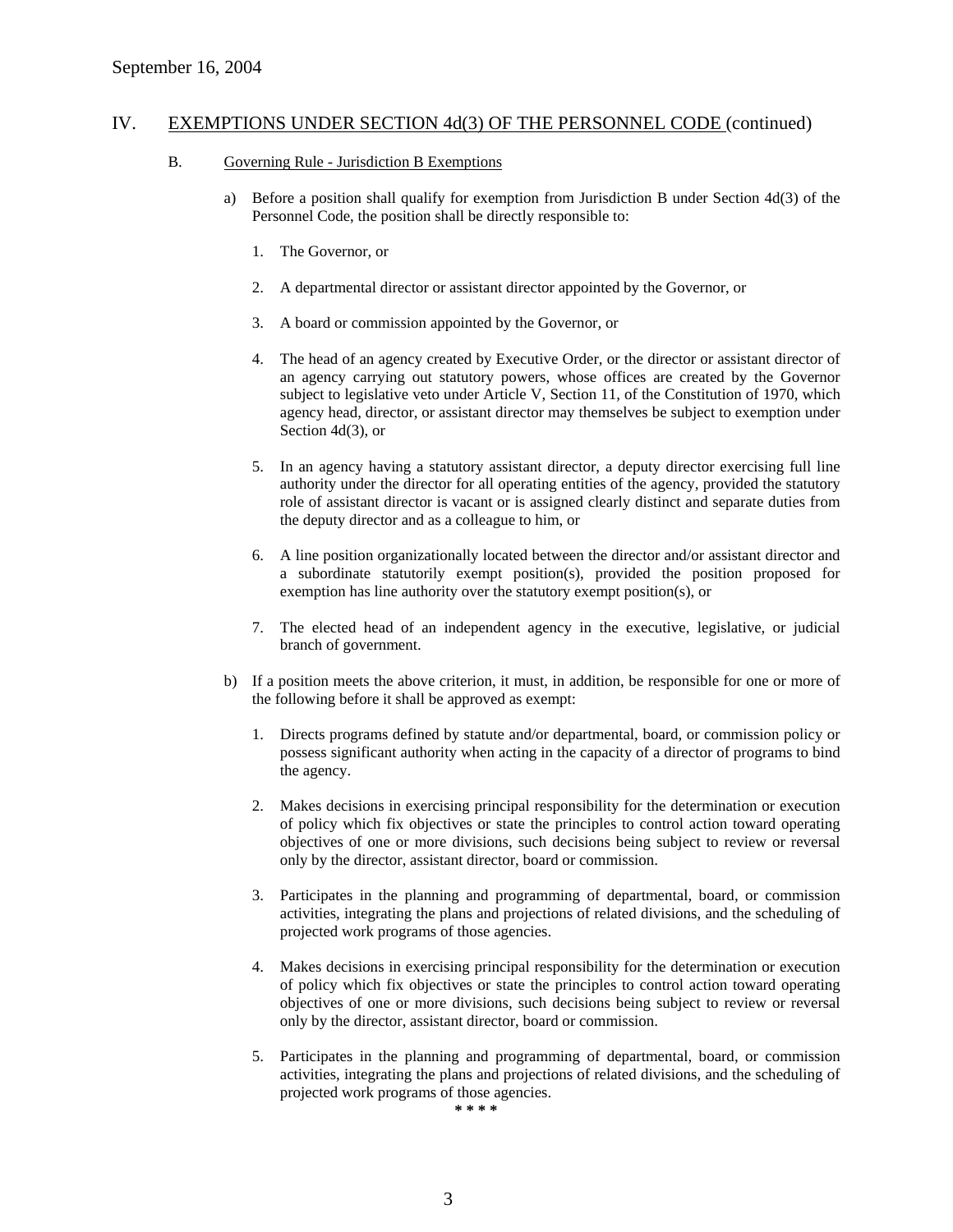- The Department of Corrections withdrew the requests for exemption regarding Items G, I, and J.
- The Commission staff had questions regarding the potential overlap in the policymaking authority of the Manager Citizens Response Program position at the Illinois Environmental Protection Agency (Item K). Commission staff member, Andrew Barris, spoke to Kevin Tirey at the IEPA, to inquire about the position and its policymaking authority as compared to the 4d(3) exempt position in the Office of Communications and the recently exempt Media Administrator position at CMS. Tirey stated that the proposed position is entirely different than the position in the Office of Communications and the Media Administrator position at CMS. Tirey explained that there is no overlap between the positions because the proposed position's primary policy-making duties entail the proactive dissemination of information and the advertisement of environmental conservation, awareness and safety while the other two positions mentioned above are primarily concerned with interoffice communications and responding to the news media. Due to the fact that there appears to be no overlap, the Commission staff recommends exemption.
- The Commission staff had questions regarding the Lottery positions designated as Items D1 (Promotions) and D2 (Event Sponsorship). The Lottery organizational chart revealed that a 4d(3) exempt Marketing position already existed at Lottery. Specifically, the staff had questions as to the differences in policy-making responsibility and potential overlap between the proposed positions for exemption and the previously exempted position. Lottery Superintendent Carolyn Adams and Sarah Cummins addressed the Commission. Cummins currently holds the Marketing position at Lottery. She explained that the primary policy responsibility of the Promotions position is to create new promotional opportunities for Lottery. She also explained that the primary policy responsibility of the Events/Sponsorship position is in attending the many Lottery sponsored events and making on-site policy decisions regarding the advertisement of the Lottery. Unlike other state agencies, Lottery's primary purpose is to generate revenue and the only way to do that is through intense marketing and the specialization of each aspect of marketing - similar to the organization structure of a for-profit private company. Commissioner Richards inquired as to what made the proposed positions policy-making positions as opposed to management positions. After Cummins stated that the positions were not merely managerial positions, Chairman Kolker inquired as to the specific policy-making responsibilities of each position and Cummins assured the Commission that each position was independently responsible for making policy decisions, providing several examples of each position's area of specialization. Chairman Kolker noted that the authority to determine which businesses or events the Lottery associates itself with is a strong factor in favor of exemption. Considering the huge revenues Lottery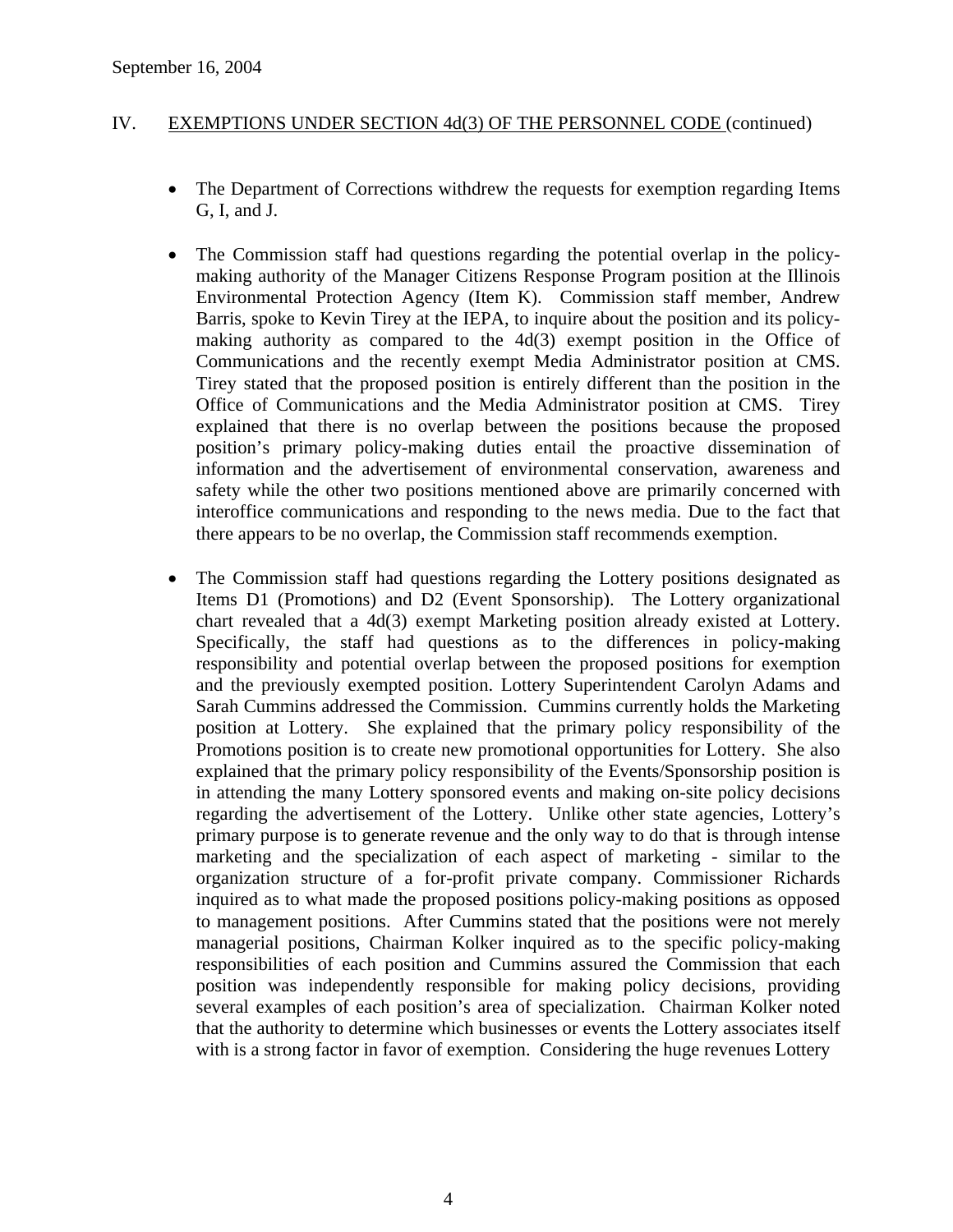generates, \$1.7 billion, and if made exempt, the 4d(3) positions still only comprise less than 5% of the Lottery workforce, it was determined that exemption is appropriate for both positions.

• The Commission staff had questions regarding Items C, E, and F. These positions are titled Regional Economic Development Officers. Item C is at the Environmental Protection Agency; Item E is at the Department of Natural Resources and Item F is at the Department of Agriculture. Each position is intended to work with the Department of Commerce and Economic Opportunity in the implementation of its Opportunity Returns program. Roxanne Nava, Assistant Director with the Department of Commerce and Economic Opportunity, addressed the Commission regarding the duties and responsibilities of the positions. She explained that in order to meet the objectives of the Opportunity Returns program these positions were necessary in working with DCEO to provide immediate response capabilities to the issues that arise regarding each agency's function, i.e. a business is looking to improve/repair its building consistent with the objectives of Opportunity Returns but it must also insure that the necessary steps are taken to comply with EPA's rules and regulations. The above-described scenario is the type of policy-making responsibility the Regional Economic Development Officers will have with their respective agencies. Nava assured the Commission that the very nature of the positions require policy making authority in order to promote plans for growth for businesses consistent with goals of Opportunity Returns and to also insure compliance with the rules and regulations of the Environmental Protection Agency, the Department of Natural Resources and the Department of Agriculture. These positions would also shepherd Opportunity Returns initiatives through their respective agencies to ensure sufficient resources are devoted to accomplishing these programmatic activities. For these reasons, the staff recommended exemption for all three positions.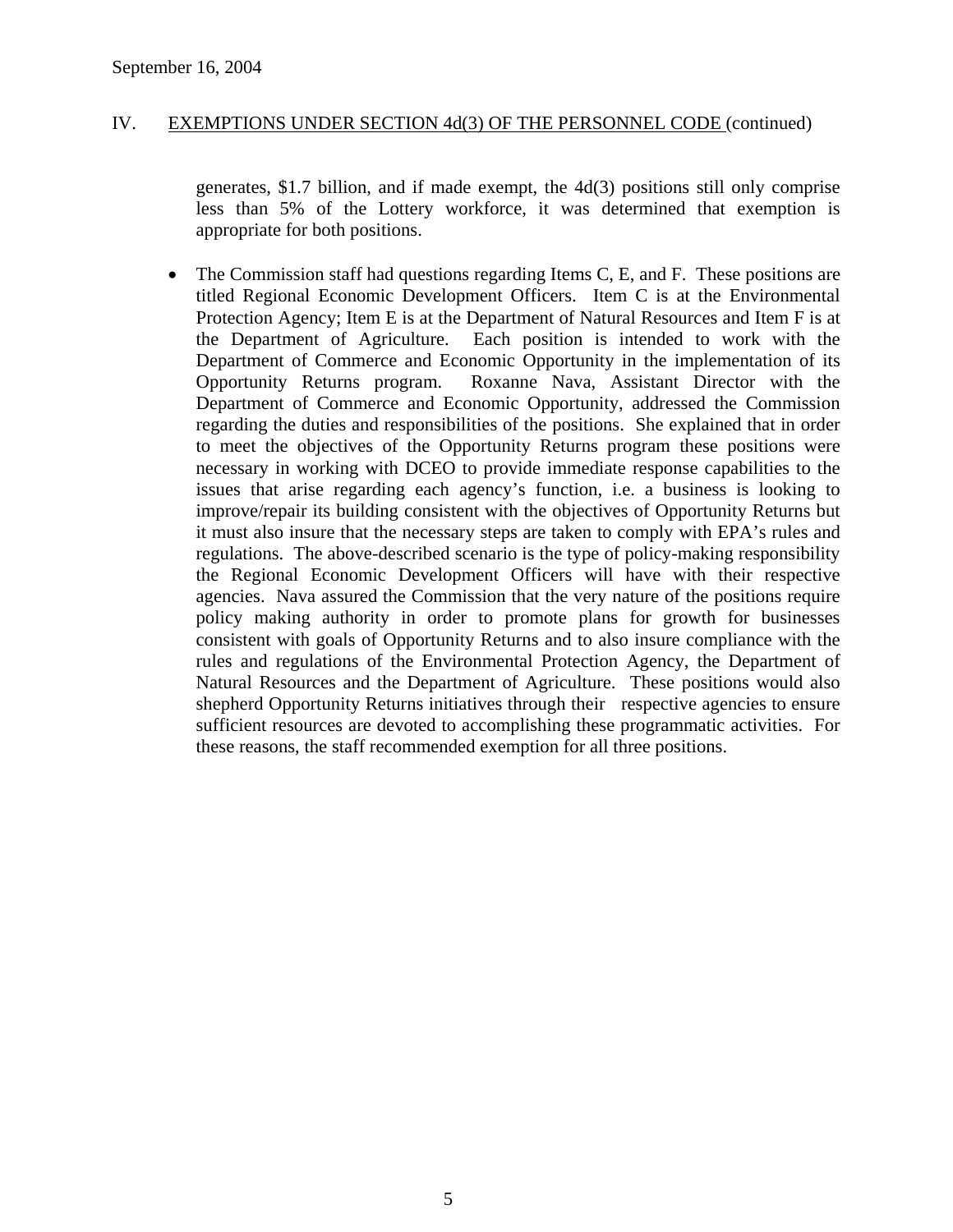**IT WAS MOVED BY COMMISSIONER RICHARDS, SECONDED BY COMMISSIONER EWELL AND THE MOTION UNANIMOUSLY ADOPTED TO CONTINUE OR APPROVE THE REQUESTS FOR 4D(3) EXEMPTION FOR THE FOLLOWING POSITIONS IN ACCORDANCE WITH STAFF RECOMMENDATION:** 

### **C. Requests for 4d(3) Exemption Withdrawn by the Department of Revenue**

**The following 4d(3) requests for exemption were withdrawn prior to the September 16, 2004 meeting.** 

| <b>Position Title:</b>  | <b>Public Service Administrator</b> |
|-------------------------|-------------------------------------|
| <b>Position Number:</b> | 37015-29-00-000-70-01               |
| Division:               | Sheridan Project                    |
| Incumbent:              | Vacant                              |
| Supervisor:             | <b>Assistant Director</b>           |
| Location:               | La Salle                            |
| <b>Position Title:</b>  | <b>Public Service Administrator</b> |
| <b>Position Number:</b> | 37015-29-00-000-70-02               |
| Division:               | Sheridan Project                    |
| Incumbent:              | Vacant                              |
| Supervisor:             | <b>Assistant Director</b>           |
| Location:               | <b>Sangamon County</b>              |
| <b>Position Title:</b>  | <b>Public Service Administrator</b> |
| <b>Position Number:</b> | 37015-29-00-000-70-03               |
| Division:               | Sheridan Project                    |
| Incumbent:              | Vacant                              |
| Supervisor:             | <b>Assistant Director</b>           |
| Location:               | <b>Cook County</b>                  |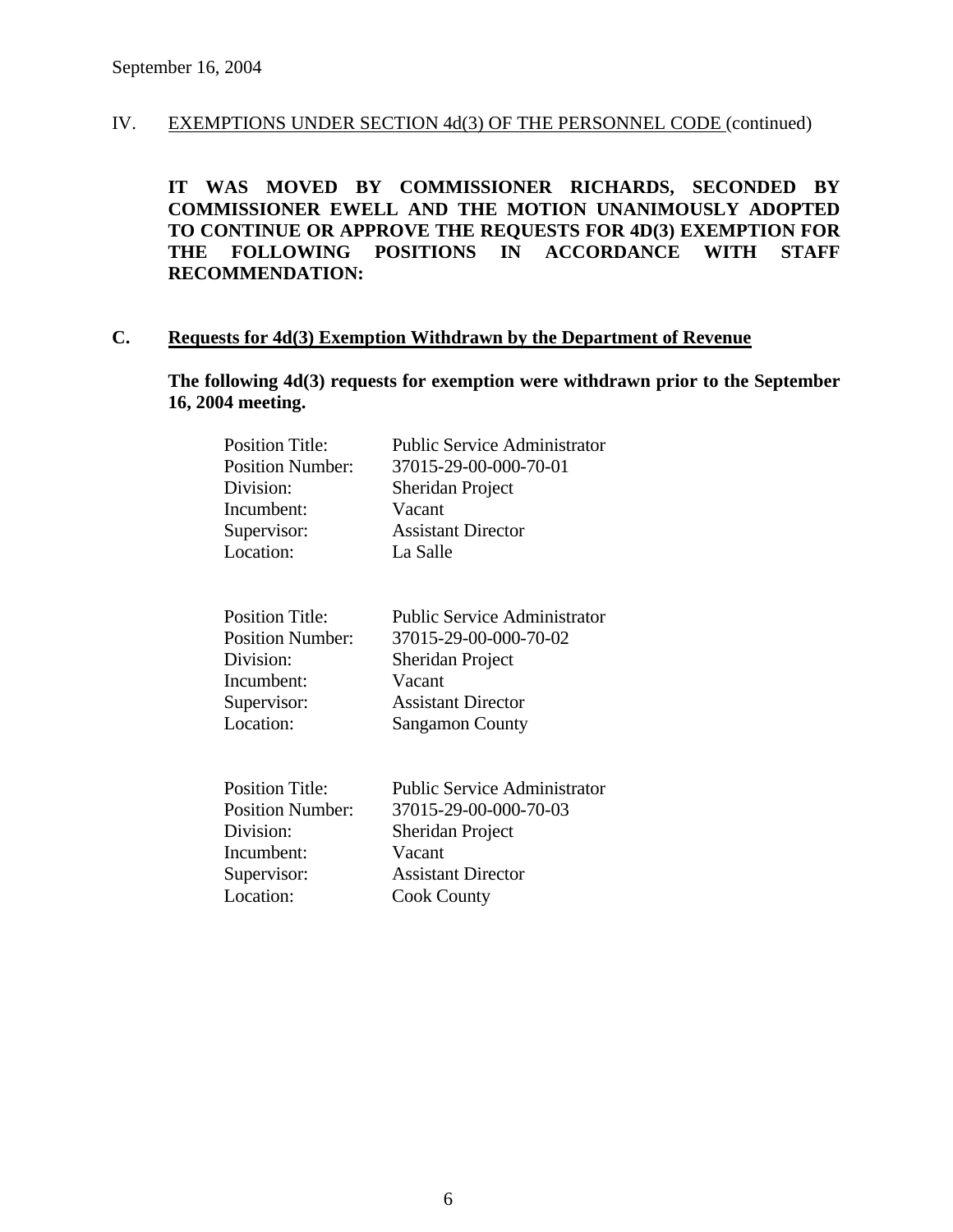### **D. Request for 4d(3) Exemption Continued by the Commission**

### **The following 4d(3) request for exemption was continued at the September 16, 2004 meeting until the October 21, 2004 meeting:**

| Agency:                 | Department of Natural Resources      |
|-------------------------|--------------------------------------|
| <b>Position Title:</b>  | Senior Public Service Administrator  |
| <b>Position Number:</b> | 40070-12-09-000-00-01                |
| Division:               | <b>Office of Business Management</b> |
| Incumbent:              | Vacant                               |
| Supervisor:             | Director                             |
| Location:               | Sangamon                             |

### **E. Requests for 4d(3) Exemption Approved by the Commission**

### **The following 4d(3) requests for exemption were approved at the September 16, 2004 meeting:**

| Agency:                | <b>Environmental Protection Agency</b> |
|------------------------|----------------------------------------|
| <b>Position Title:</b> | Senior Public Service Administrator    |
| <b>Position Number</b> | 40070-46-00-000-00-07                  |
| Division:              | Director's Office                      |
| Incumbent:             | Vacant                                 |
| Supervisor:            | Director                               |
| Location:              | <b>Cook County</b>                     |
| Agency:                | Department of Revenue                  |
| <b>Position Title:</b> | Senior Public Service Administrator    |
| <b>Position Number</b> | 40070-25-94-200-00-01                  |
| Division:              | Lottery-Promotions Office              |
| Incumbent:             | Vacant                                 |
| Supervisor:            | Lottery Superintendent                 |
| Location:              | <b>Cook County</b>                     |
| Agency:                | Department of Revenue                  |
| <b>Position Title:</b> | Senior Public Service Administrator    |
| <b>Position Number</b> | 40070-25-90-200-10-01                  |
| Division:              | Lottery-Events/Sponsorship Office      |
| Incumbent:             | Vacant                                 |
| Supervisor:            | Lottery Superintendent                 |
| Location:              | <b>Cook County</b>                     |
|                        |                                        |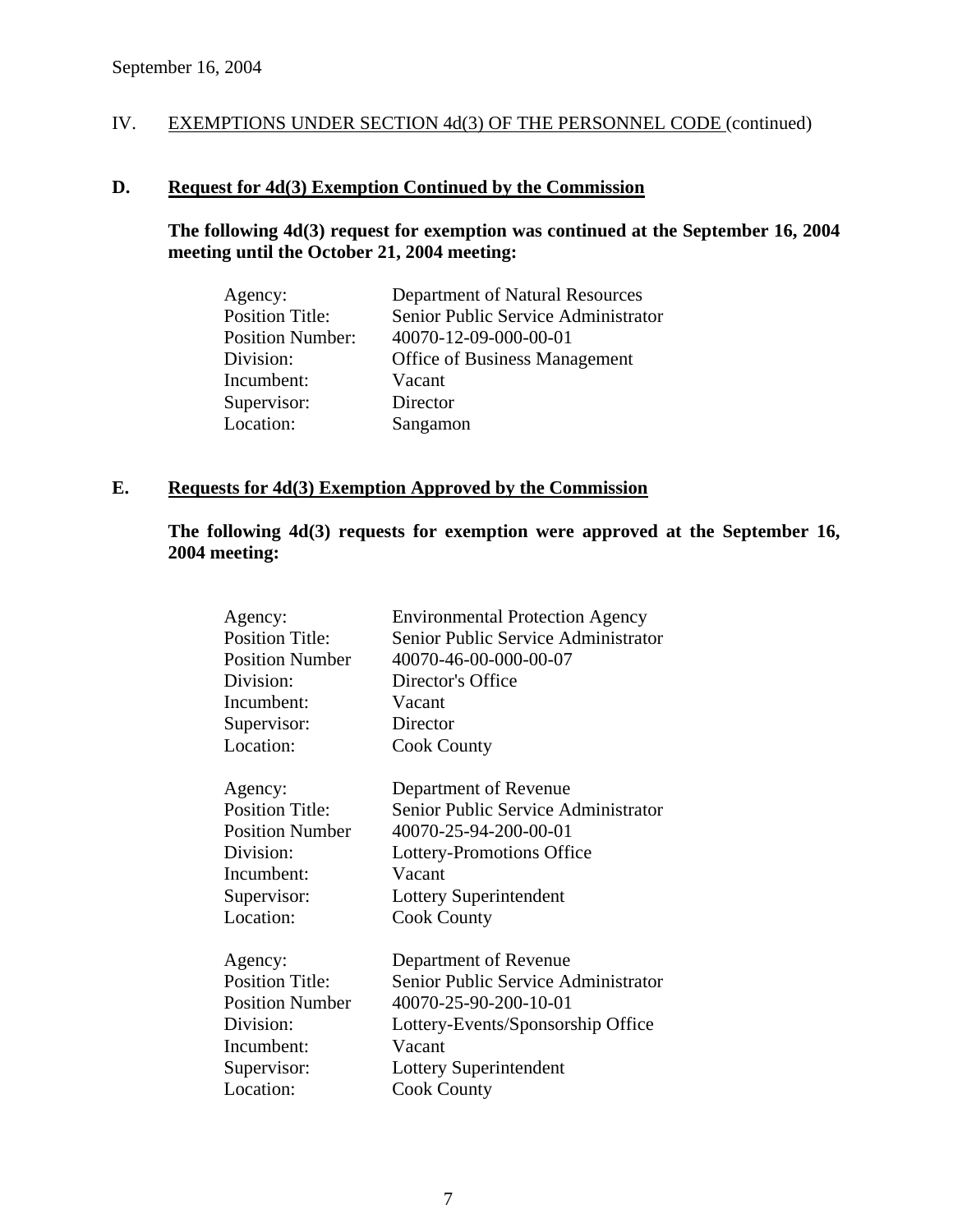| Agency:<br><b>Position Title:</b><br><b>Position Number:</b><br>Division:<br>Incumbent:<br>Supervisor:<br>Location: | Department of Natural Resources<br>Senior Public Service Administrator<br>40070-12-00-300-00-01<br>Director's Office<br>Vacant<br>Director<br><b>Cook County</b>                        |
|---------------------------------------------------------------------------------------------------------------------|-----------------------------------------------------------------------------------------------------------------------------------------------------------------------------------------|
| Agency:<br><b>Position Title:</b><br><b>Position Number:</b><br>Division:<br>Incumbent:<br>Supervisor:<br>Location: | Department of Agriculture<br>Senior Public Service Administrator<br>40070-11-01-000-00-02<br>Director's Office<br>Vacant<br>Director<br><b>Sangamon County</b>                          |
| Agency:<br><b>Position Title:</b><br><b>Position Number:</b><br>Division:<br>Incumbent:<br>Supervisor:<br>Location: | Department of Corrections<br>Senior Public Service Administrator<br>40070-29-00-000-60-01<br><b>Planning and Research</b><br>Vacant<br><b>Agency Director</b><br><b>Sangamon County</b> |
| Agency:<br><b>Position Title:</b><br><b>Position Number:</b><br>Division:<br>Incumbent:<br>Supervisor:<br>Location: | <b>Environmental Protection Agency</b><br>Senior Public Service Administrator<br>40070-46-00-200-00-03<br>Director's Office<br>Vacant<br>Director<br><b>Sangamon County</b>             |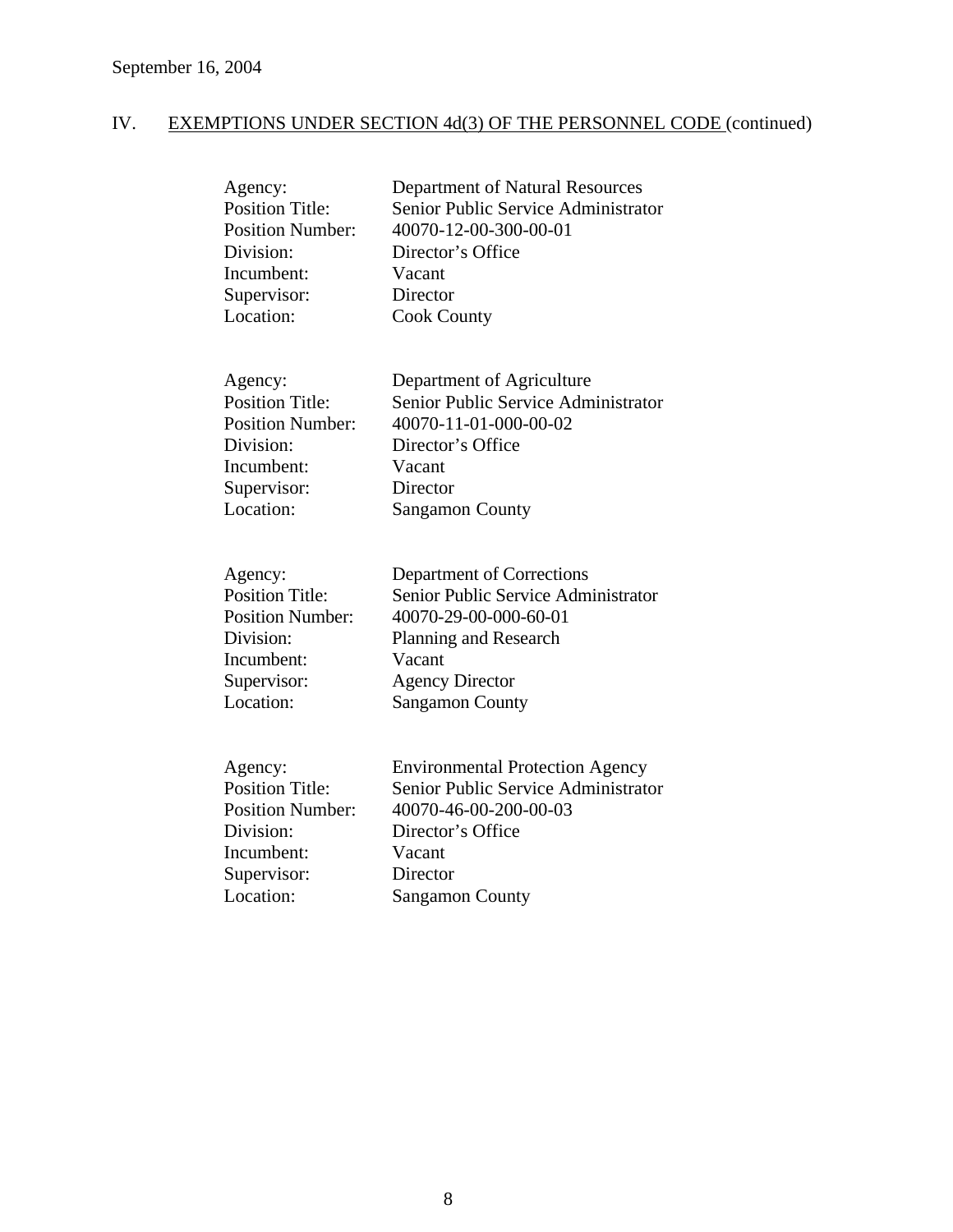### E. **Request for Rescission of 4d(3) Exempt Status Approved by the Commission**

### **The following 4d(3) request for rescission of exempt status was approved at the September 16, 2004 meeting:**

| Agency:                 | Department of Public Aid              |
|-------------------------|---------------------------------------|
| <b>Position Title:</b>  | Senior Public Service Administrator   |
| <b>Position Number:</b> | 40070-33-00-230-00-61                 |
| Division:               | Office of the Director                |
| Incumbent:              | Vacant                                |
| Supervisor:             | Deputy Director 40070-33-00-040-00-21 |
| Location:               | <b>Sangamon County</b>                |

### V. MOTION TO GO INTO EXECUTIVE SESSION

### **IT WAS MOVED BY COMMISSIONER RICHARDS, SECONDED BY COMMISSIONER EWELL AND THE MOTION UNANIMOUSLY ADOPTED TO HOLD AN EXECUTIVE SESSION TO CONSIDER APPEALS OF DISMISSAL FILED WITH THE COMMISSION.**

### VI. RECONVENE MEETING

Upon due and proper notice the regular meeting of the Illinois Civil Service Commission was reconvened at 160 North LaSalle Street, Chicago, Illinois at 11:00 a.m.

Present:

Chris Kolker, Chairman; George E. Richards, Betty Bukraba, Raymond W. Ewell and Barbara J. Peterson, Commissioners; Daniel Stralka, Andrew Barris and Leonard J. Sacks of the Commission staff; and Steven M. Cohen, Respondent.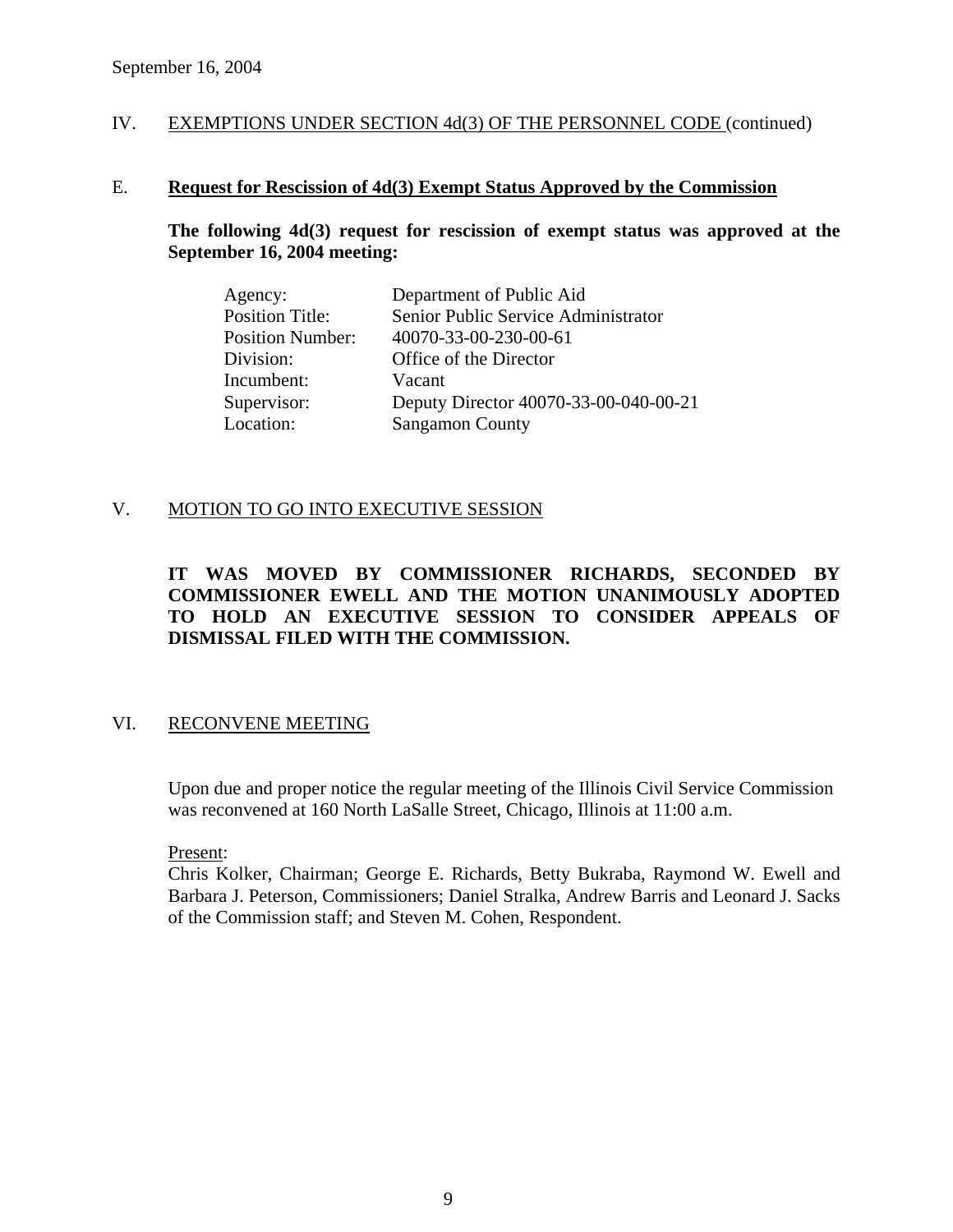### VII. NON-MERIT APPOINTMENT REPORT

The Personnel Code permits non-merit appointments for a limited period of time, i.e., emergency appointments shall not exceed 60 days and shall not be renewed, and positions shall not be filled on a temporary or provisional basis for more than six months out of any twelve-month period. Consecutive non-merit appointments are not violative of the Code, however, they do present a possible evasion of merit principles and should be monitored. Set forth below is the number of consecutive non-merit appointments made by each department. These statistics are from the Department of Central Management Services consecutive non-merit report as of August 31, 2004.

|                                    | 7/31/04 |    |
|------------------------------------|---------|----|
| Agriculture                        | 8       |    |
| <b>Central Management Services</b> |         |    |
| Children & Family Services         |         |    |
| Comm. & Econ. Opportunity          | 2       |    |
| <b>Emergency Management Agency</b> |         |    |
| <b>Environmental Protection</b>    |         |    |
| <b>Historic Preservation</b>       | 34      | 33 |
| Human Rights                       |         |    |
| <b>Natural Resources</b>           | 51      |    |
| Public Aid                         |         |    |
| Transportation                     | 3       |    |
| Totals                             |         |    |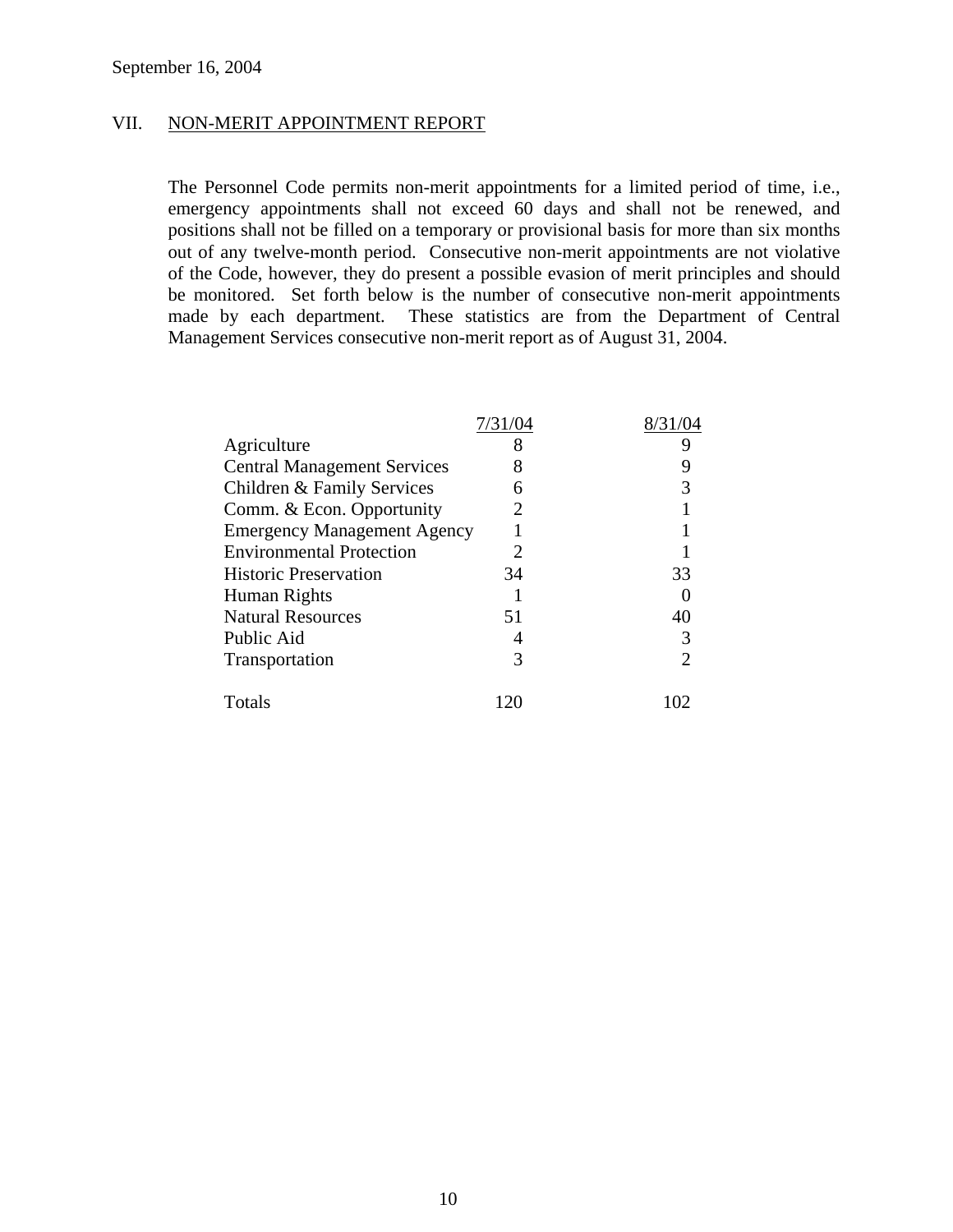### VIII. PUBLICLY ANNOUNCED DECISION RESULTING FROM APPEAL

### • **DISCHARGE**

#### **DA-10-04**

|         | Respondent   Robert P. Jones | <b>Appeal Date</b>   | 8/11/03           |
|---------|------------------------------|----------------------|-------------------|
| Agency  | <b>DHS</b>                   | <b>Decision Date</b> | 8/31/04           |
| Type of | Discharge                    | ALJ                  | Daniel Stralka    |
| Appeal  |                              |                      |                   |
| Charge  | <b>Conduct Unbecoming</b>    | Recommended          | Charges Proven;   |
|         | A State Employee.            | Decision             | Discharge Upheld. |

**IT WAS MOVED BY COMMISSIONER RICHARDS, SECONDED BY COMMISSIONER PETERSON AND BY ROLL CALL VOTE THE MOTION UNANIMOUSLY ADOPTED TO AFFIRM THE RECOMMENDED DECISION THAT THE APPEAL OF THE RESPONDENT BE DISMISSED AND THAT THE RESPONDENT, ROBERT P. JONES, BE DISCHARGED.** 

### • **DISCHARGE**

#### **DA-75-04**

| Respondent | Steven M. Cohen           | <b>Appeal Date</b>   | 11/24/03               |
|------------|---------------------------|----------------------|------------------------|
| Agency     | <b>DHS</b>                | <b>Decision Date</b> | 9/1/04                 |
| Type of    | Discharge                 | ALJ                  | <b>Leonard Sacks</b>   |
| Appeal     |                           |                      |                        |
| Charge     | <b>Conduct Unbecoming</b> | Recommended          | Charges Proven; 90-Day |
|            | A State Employee.         | Decision             | Suspension In Lieu Of  |
|            |                           |                      | Discharge              |
|            |                           |                      | Recommended.           |

**IT WAS MOVED BY COMMISSIONER RICHARDS, SECONDED BY COMMISSIONER EWELL AND BY ROLL CALL VOTE THE MOTION UNANIMOUSLY ADOPTED TO AFFIRM THE RECOMMENDED DECISION THAT THE APPEAL OF THE RESPONDENT BE UPHELD AND SUBSTITUTE A 90-DAY SUSPENSION (IN ADDITION TO THE 30 DAYS PENDING DISCHARGE) IN LIEU OF THE DISCHARGE OF THE RESPONDENT, STEVEN M. COHEN.**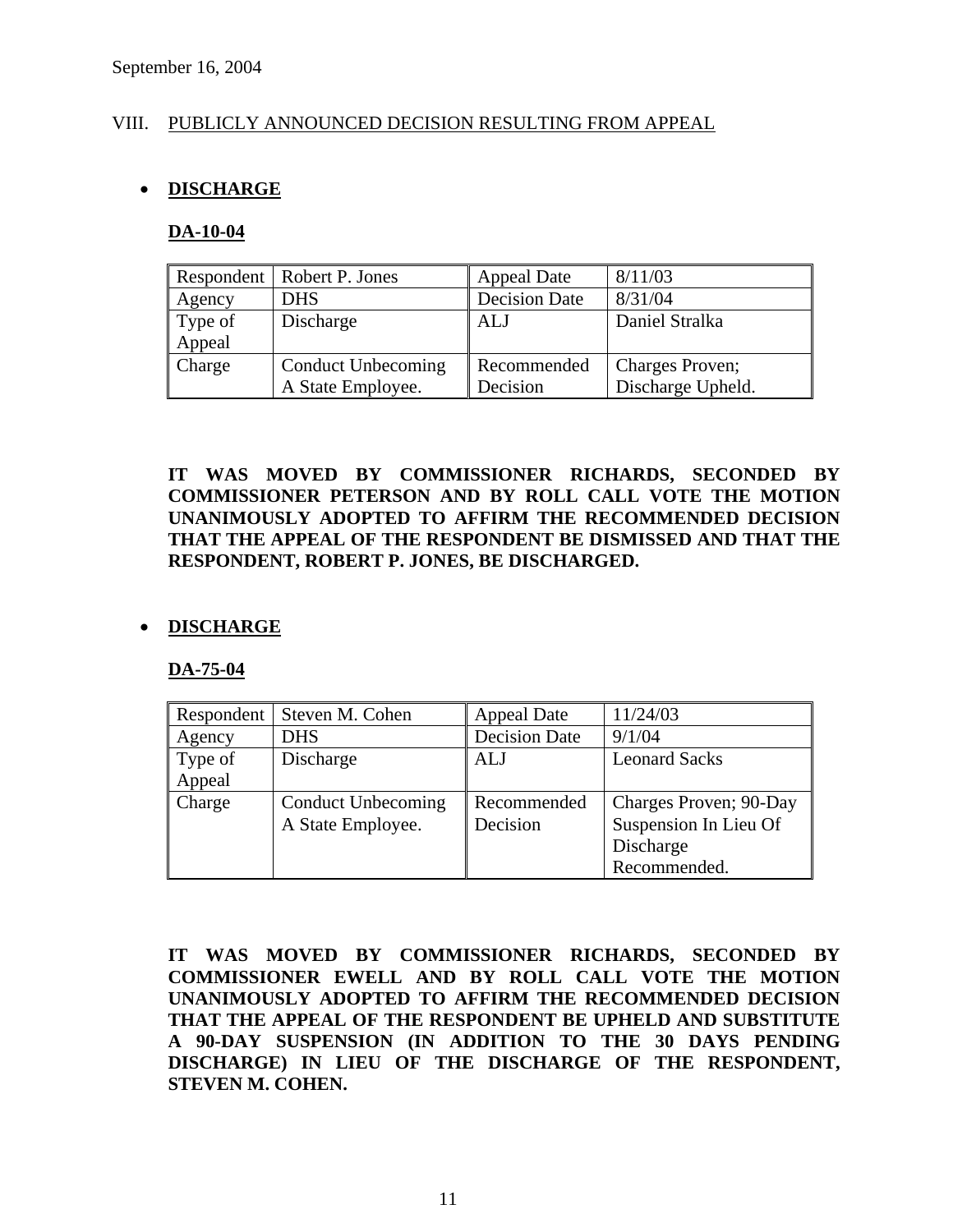### VIII. PUBLICLY ANNOUNCED DECISIONS RESULTING FROM APPEAL (continued)

### • **DISCHARGE**

### **DA-76-04**

| Respondent    | Sharon B. Newell | <b>Appeal Date</b>   | 12/01/03                 |
|---------------|------------------|----------------------|--------------------------|
| Agency        | <b>DHS</b>       | <b>Decision Date</b> | 9/02/04                  |
| Type of       | Discharge        | <b>ALJ</b>           | <b>Leonard Sacks</b>     |
| Appeal        |                  |                      |                          |
| <b>Charge</b> | Abuse of Time    | Recommended          | Charges Proven;          |
|               |                  | Decision             | (Unspecified) Suspension |
|               |                  |                      | In Lieu Of Discharge     |
|               |                  |                      | Recommended.             |

**IT WAS MOVED BY COMMISSIONER PETERSON, SECONDED BY COMMISSIONER EWELL AND BY ROLL CALL VOTE THE MOTION UNANIMOUSLY ADOPTED TO AFFIRM THE RECOMMENDED DECISION THAT THE APPEAL OF THE RESPONDENT BE UPHELD AND THAT SAID CHARGES DO NOT WARRANT THE DISCHARGE OR ANY DISCIPLINE OF THE RESPONDENT, SHARON B. NEWELL.** 

### • **DISCHARGE**

### **DA-74-04**

| Respondent   Kent Yager |                   | <b>Appeal Date</b>   | 11/21/03          |
|-------------------------|-------------------|----------------------|-------------------|
| Agency                  | <b>CMS</b>        | <b>Decision Date</b> | 9/03/04           |
| Type of                 | Discharge         | <b>ALJ</b>           | Daniel Stralka    |
| Appeal                  |                   |                      |                   |
| Charge                  | Failure To Return | Recommended          | Charges Proven;   |
|                         | From An Approved  | Decision             | Discharge Upheld. |
|                         | Leave Of Absence. |                      |                   |

**IT WAS MOVED BY COMMISSIONER RICHARDS, SECONDED BY COMMISSIONER EWELL AND BY ROLL CALL VOTE THE MOTION UNANIMOUSLY ADOPTED TO AFFIRM THE RECOMMENDED DECISION THAT THE APPEAL OF THE RESPONDENT BE DISMISSED AND THAT THE RESPONDENT, KENT YAGER, BE DISCHARGED.**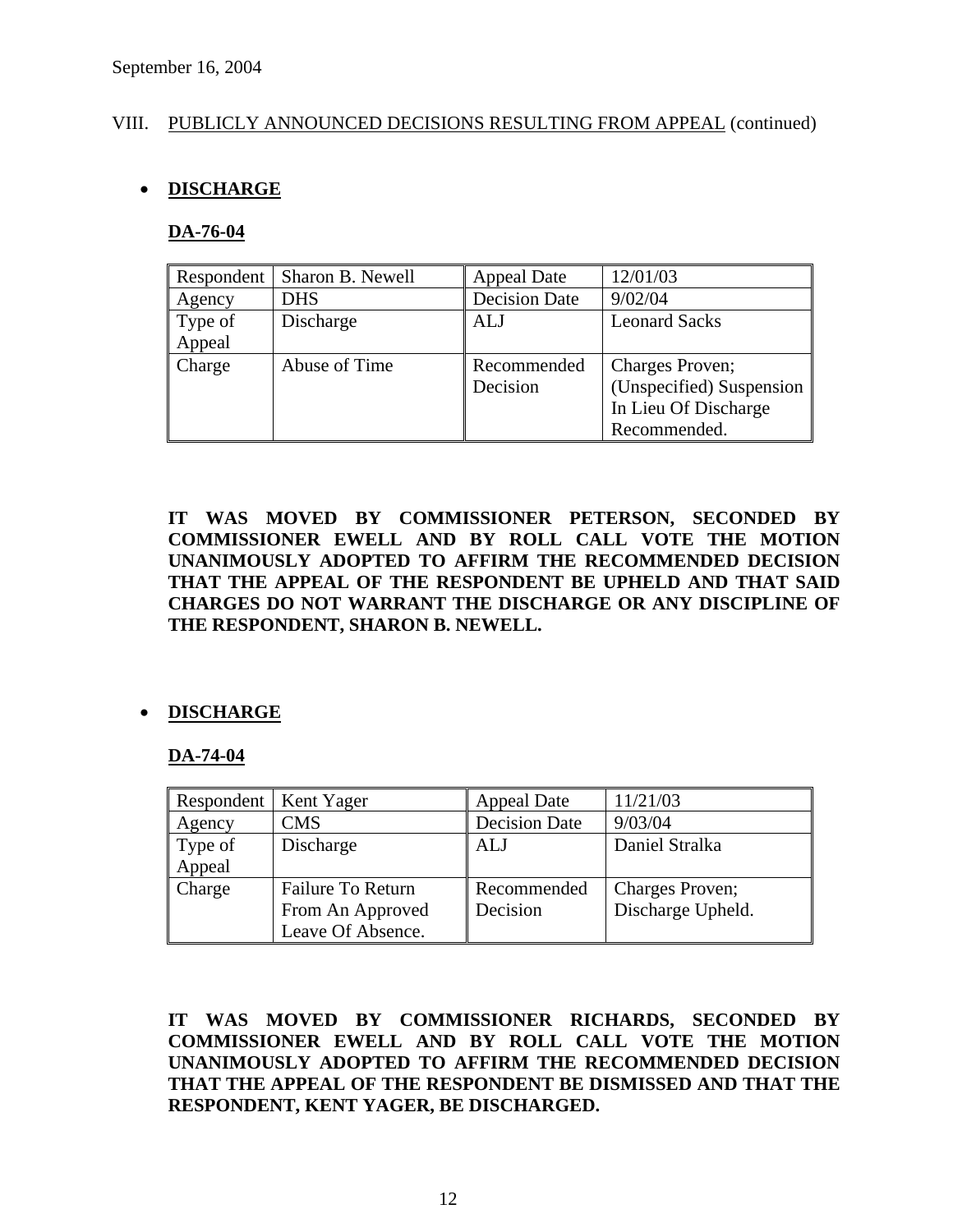### VIII. PUBLICLY ANNOUNCED DECISIONS RESULTING FROM APPEAL (continued)

### • **DISCHARGE**

### **DA-85-04**

| Respondent | <b>Kendrick Brantley</b> | <b>Appeal Date</b>   | 2/23/04                 |
|------------|--------------------------|----------------------|-------------------------|
| Agency     | Agriculture              | <b>Decision Date</b> | 9/03/04                 |
| Type of    | Discharge                | ALJ                  | <b>Leonard Sacks</b>    |
| Appeal     |                          |                      |                         |
| Charge     | Unauthorized Absence;    | Recommended          | Charges Proven; 90-Day  |
|            | Inappropriate Conduct.   | Decision             | Suspension (In Addition |
|            |                          |                      | To 30-Day Suspension    |
|            |                          |                      | Pending) In Lieu Of     |
|            |                          |                      | Discharge.              |

**IT WAS MOVED BY COMMISSIONER PETERSON, SECONDED BY COMMISSIONER EWELL AND BY ROLL CALL VOTE THE MOTION UNANIMOUSLY ADOPTED TO AFFIRM THE RECOMMENDED DECISION THAT THE APPEAL OF THE RESPONDENT BE UPHELD AND SUBSTITUTE A 90-DAY SUSPENSION (IN ADDITION TO THE 30 DAYS PENDING DISCHARGE) IN LIEU OF THE DISCHARGE OF THE RESPONDENT, KENDRICK BRANTLEY.** 

### IX. APPEALS TERMINATED WITHOUT DECISION

### • **DISMISSAL**

#### **DA-102-04**

|         | Respondent   Fred Graham | <b>Appeal Date</b>   | 6/09/04                     |
|---------|--------------------------|----------------------|-----------------------------|
| Agency  | <b>Human Services</b>    | <b>Decision Date</b> | 9/03/04                     |
| Type of | Discharge                | ALJ                  | <b>Andrew Barris</b>        |
| Appeal  |                          |                      |                             |
| Charge  | Unauthorized Absence;    | Recommended          | <b>Respondent Failed To</b> |
|         | Inappropriate Conduct.   | Decision             | Appear At Hearing;          |
|         |                          |                      | Appeal Dismissed.           |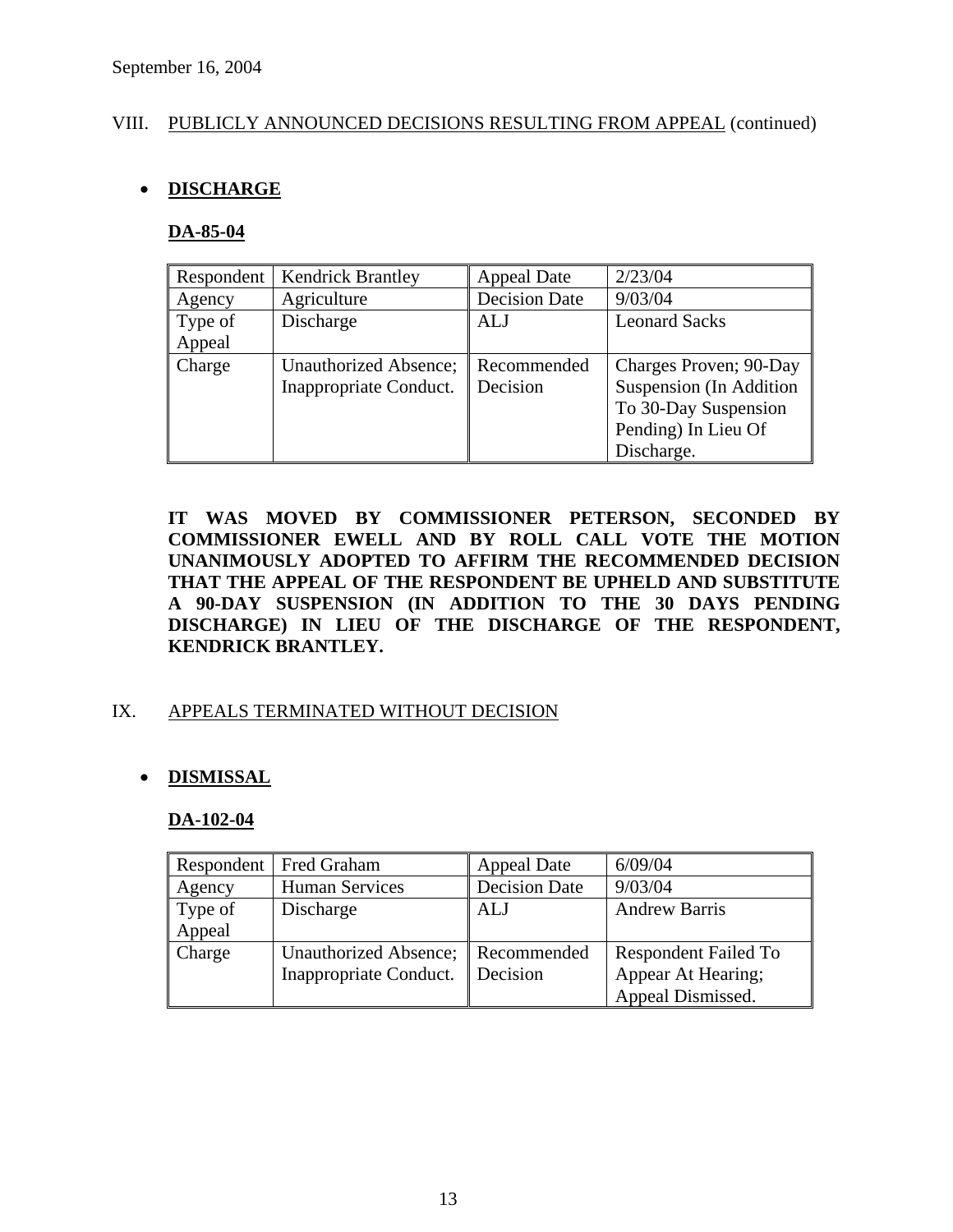### IX. APPEALS TERMINATED WITHOUT DECISION (continued)

### **IT WAS MOVED BY COMMISSIONER RICHARDS, SECONDED BY COMMISSIONER BUKRABA AND BY ROLL CALL VOTE THE MOTION UNANIMOUSLY ADOPTED TO AFFIRM THE RECOMMENDED DECISION THAT THE APPEAL OF THE RESPONDENT BE DISMISSED.**

### • **DISMISSAL**

### **DA-98-04**

| Respondent | James D. Kline | <b>Appeal Date</b>   | 6/04/04              |
|------------|----------------|----------------------|----------------------|
| Agency     | <b>DHS</b>     | <b>Decision Date</b> | 9/03/04              |
| Type of    | Discharge      | <b>ALJ</b>           | Daniel Stralka       |
| Appeal     |                |                      |                      |
| Charge     | Abuse Of Time. | Recommended          | Discharge Appeal     |
|            |                | Decision             | Dismissed – Untimely |
|            |                |                      | Filing.              |

**IT WAS MOVED BY COMMISSIONER PETERSON, SECONDED BY COMMISSIONER RICHARDS AND BY ROLL CALL VOTE THE MOTION UNANIMOUSLY ADOPTED TO REJECT THE RECOMMENDED DECISION GRANTING THE PETITIONER'S MOTION TO DISMISS AND REMAND IT TO THE ADMINISTRATIVE LAW JUDGE FOR THE PURPOSE OF FURTHER PROCEEDINGS.** 

### • **LAYOFF APPEAL**

**LA-58-04 LA-59-04**

| Petitioners | <b>Edith LeMasters and</b>   | <b>Appeal Date</b>   | 9/05/03                 |
|-------------|------------------------------|----------------------|-------------------------|
|             | Barbara Prosperini           |                      |                         |
| Agency      | <b>Labor Relations Board</b> | <b>Decision Date</b> | 8/24/04                 |
| Type of     | Layoff                       | ALJ                  | Daniel Stralka          |
| Appeal      |                              |                      |                         |
| Charge      | <b>Violation Of Section</b>  | Recommended          | No Violation Of         |
|             | 302.530 Of Personnel         | Decision             | Personnel Code Or Rules |
|             | Code And Rules.              |                      | Found.                  |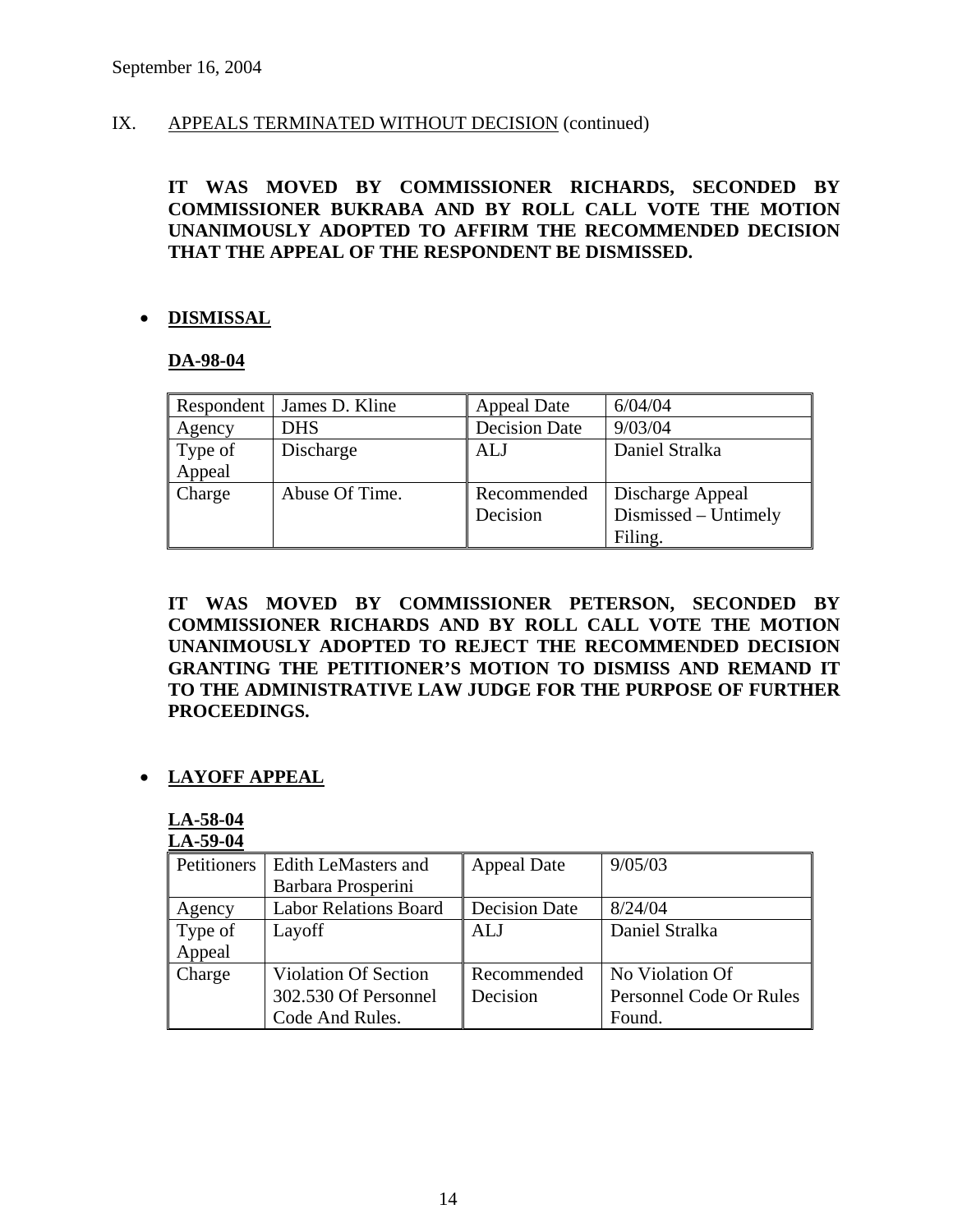### IX. APPEALS TERMINATED WITHOUT DECISION (continued)

**IT WAS MOVED BY COMMISSIONER RICHARDS, SECONDED BY COMMISSIONER EWELL AND BY ROLL CALL VOTE THE MOTION UNANIMOUSLY ADOPTED TO AFFIRM THE RECOMMENDED DECISION THAT THE APPEALS OF THE RESPONDENTS, EDITH LEMASTERS AND BARBARA PROSPERINI, BE DISMISSED.** 

### • **DISMISSAL**

#### **LA-95-04**

| Petitioner | Carol Brigman         | <b>Appeal Date</b>   | 5/26/04                  |
|------------|-----------------------|----------------------|--------------------------|
| Agency     | <b>Human Services</b> | <b>Decision Date</b> | 8/30/04                  |
| Type of    | Discharge             | ALJ                  | <b>Andrew Barris</b>     |
| Appeal     |                       |                      |                          |
| Charge     | Conduct Unbecoming A  | Recommended          | Appeal Dismissed;        |
|            | State Employee--2     | Decision             | <b>Agreed Settlement</b> |
|            | Counts.               |                      | Between The Parties.     |

**IT WAS MOVED BY COMMISSIONER RICHARDS, SECONDED BY COMMISSIONER EWELL AND BY ROLL CALL VOTE THE MOTION UNANIMOUSLY ADOPTED TO AFFIRM THE RECOMMENDED DECISION THAT THE APPEAL OF THE RESPONDENT, CAROL BRIGMAN, BE DISMISSED.** 

### X. STAFF REPORT

- Executive Director Daniel Stralka reminded the Commissioners of the October 8, 2004 deadline for participating in the ethics training.
- Executive Director Daniel Stralka was pleased to report that a new multi-function copier had been purchased and is to be installed on September 29, 2004.
- The meeting schedule for 2005 will be placed on next month's agenda.
- Business card format was discussed and approved.